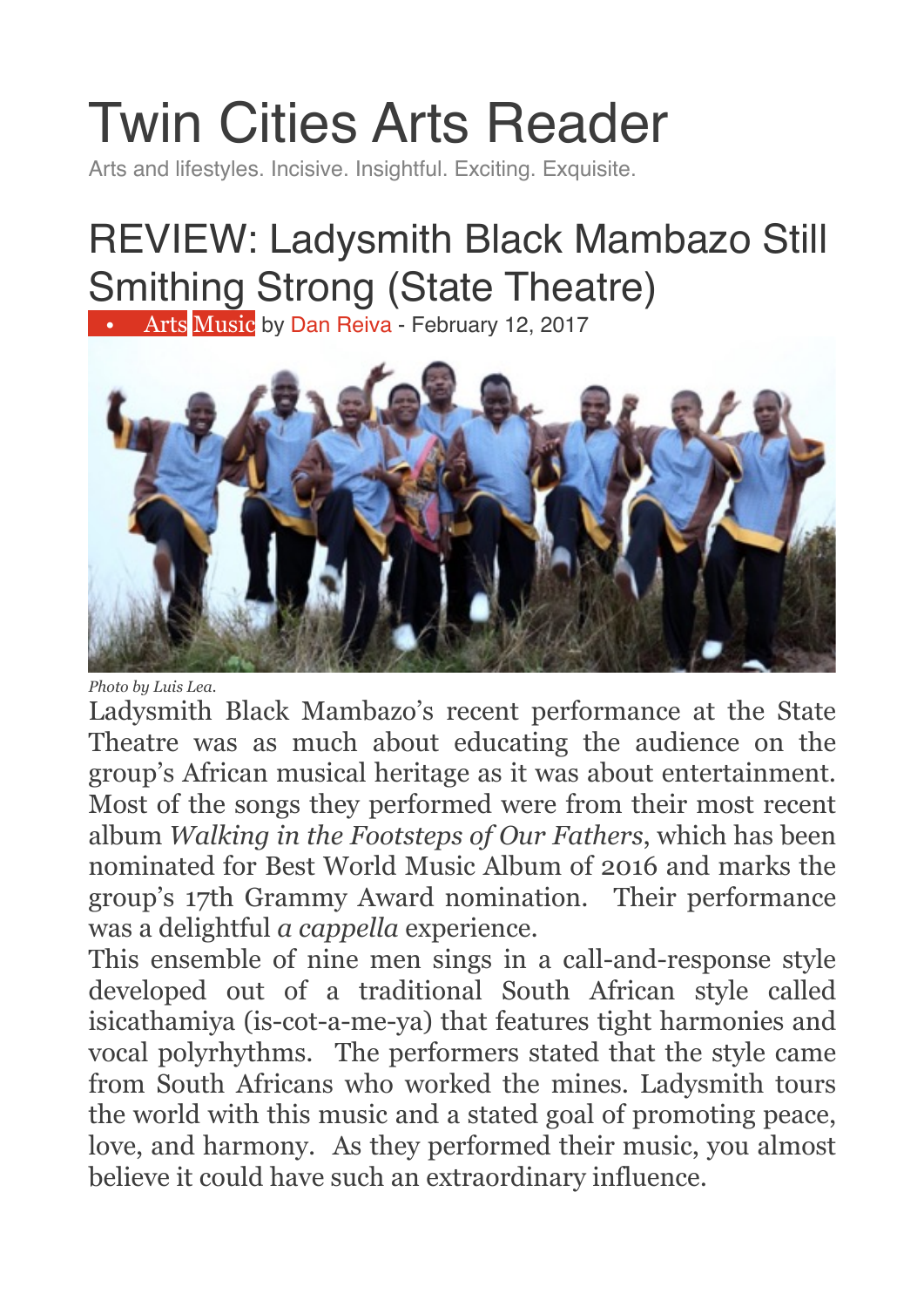

Photo by Shane Doyle.

My exposure to music from the continent of Africa is highly filtered through pop culture. There is the second side of Neil Diamond's *Tap Root Manuscript* featuring work inspired from his personal journey to Africa in search of the musicological roots of rock'n roll. New rhythms and background vocal stylings can be found on the better tracks of the album *Band on the Run* by Paul McCartney and Wings when they recorded at EMI's studio in Kenya. Mick Fleetwood (of Fleetwood Mac fame) even put out an album of African music he recorded on the continent.

Ultimately, it was Ladysmith's collaboration with Paul Simon on his 1986 album *Graceland* that turned the intricate sound of South African musical traditions into world music. Paul Simon produced Ladysmith's first worldwide release "Shaka Zulu," which won a Grammy Award in 1988 for Best Folk Recording.

Since then, the group has toured worldwide and has been awarded three more Grammy Awards for "Raise Your Spirit Higher" (2004), "Ilembe" (2009), and "Singing for Peace Around the World" (2013).

Some of the songs performed in Saturday's concert were sung in their original language. This posed no impediment to the audience's enjoyment. The full-sounding vocal interaction of rhythm, melody, counter melody and harmonies enveloped the listener. The lead singer for the songs was changed several